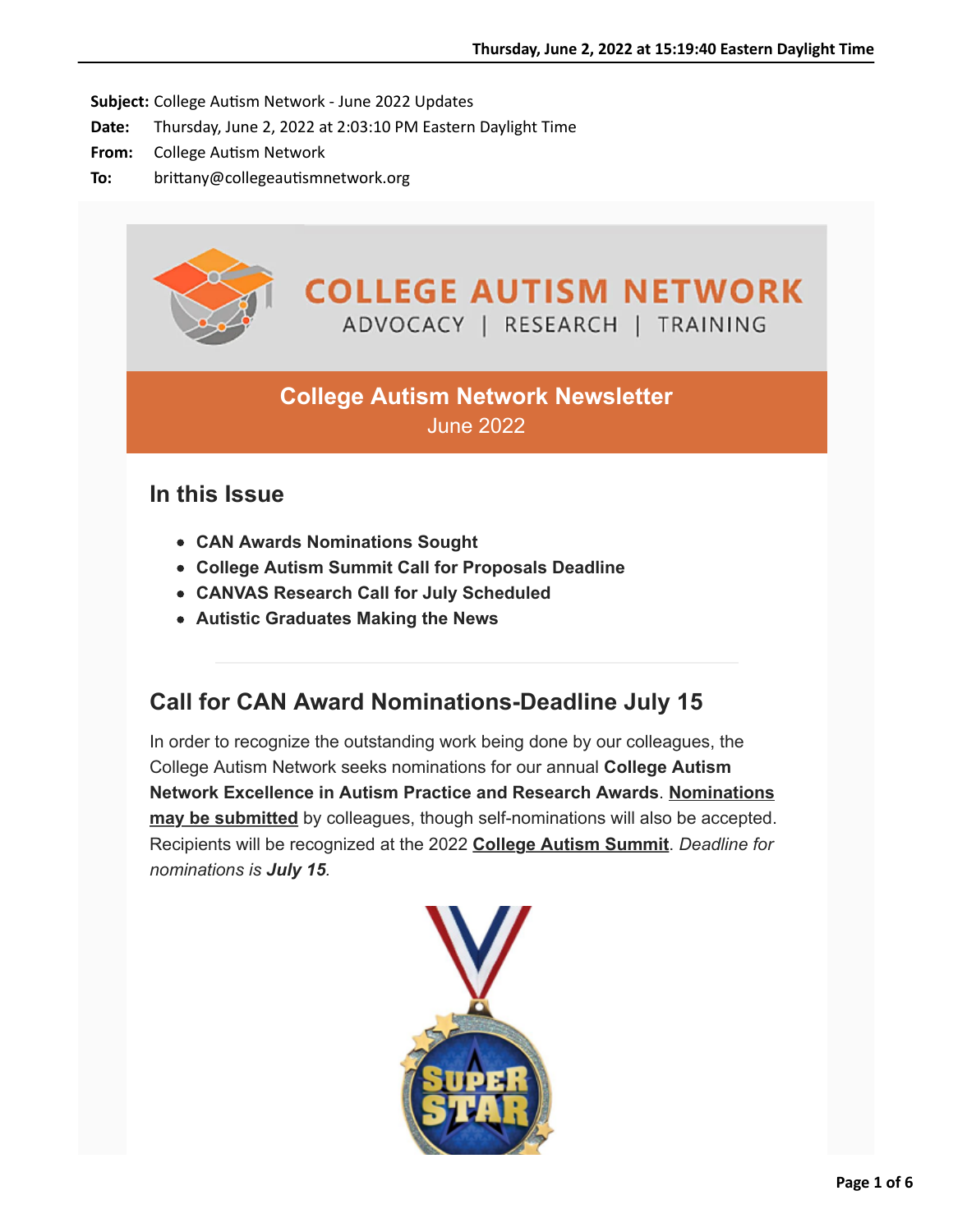

#### **Coutstanding Autism Support Program**

This award is given to a campus-based support program or initiative that has demonstrated excellence in implementation of evidence-guided practices. These may include some or all of the following:

- Individual practices, clusters or combination of activities
- Programs or initiatives that focus on autistic students directly, neurotypical students/peers or faculty/staff in relation to autistic students, or relevant to/about other key stakeholders
- Program may be longstanding or newly-created
- Program may be implemented by campus-based units, departments, or other programs, or may be initiated by independent entities that focus on college students and the higher education setting

#### **Cutstanding Neurodiversity Workplace Initiative**

This award is given to an employer who has established a workplace initiative that recruits and supports autistic and other neurodivergent employees and encourages professional growth and advancement. These may include some or all of the following:

- Support of, and connection to, campus resources and initiatives
- Effective recruiting of neurodivergent applicants
- Outreach and education to all employees about neurodiversity
- Initiatives, policies and processes that demonstrate ongoing support of, and attention to, neurodivergent employees in their professional growth and advancement

#### **Coutstanding Research on Autism in Higher Education**

This award is given to an individual (or research team) who has, in the previous year (2021-22), produced original scholarship advancing research, policy, and/or practice in ways that facilitate college success for autistic students. Such scholarship may include any/all of the following:

- Journal articles
- Project reports
- Books
- Research briefs

#### **CAN Contributor of the Year**

This award is given to an individual whose contributions to the College Autism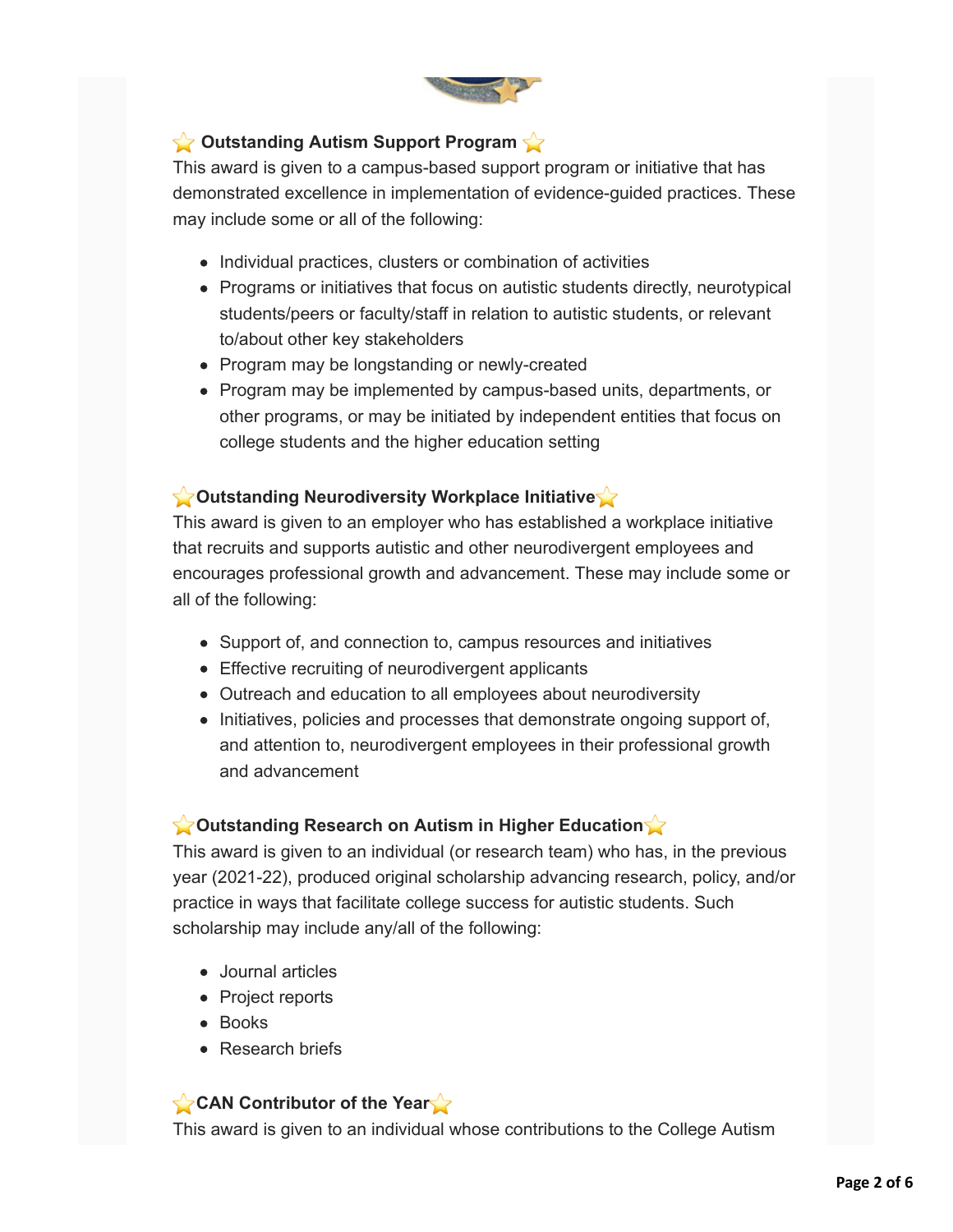Network, its members, and its mission, have been outstanding during the previous year. Contributions may include:

- Presentations at College Autism Summit or other event
- Consultations with other campuses
- Contributions to CAN's mission to support autistic college students and the professionals who work with them
- Engagement and/or service in CAN programming, including CANVAS, Program Director Calls, Summit planning

**[Submit Nomination](https://chlcj04.na1.hubspotlinks.com/Ctc/I5+113/cHlcj04/VVTnV05tYrKNW6gGGwh3VB5JrW178YCN4KR6wgN1FQ0tV3lScZV1-WJV7CgSHTVbyhQD6KbX0VW2C_dnX4xdhSgW6xprvV2M0QfkW2H12xY8NZrZzW46p1w15cYTNJW5yv0m55XV97QVTQd6q9bsGWPW87bwJX4GQ2kJW2S6wTz9j2dsTW8MQCQX3T6KsqW5XQL6v43PMJJW1QKGmM7Qy94cW7cy-_B8RC2gfW3Nm3dj7jgV3cW44Sh0l1369bHW7QPNWS2LhYwjW25Dtdq8FcmsDW7t3r7C5-zMKkW2Gcyk3377gf4W4HVRdq8hJc3RW21yL0R4gvZzkN2mn5FWdyj1nW4G7rD82H_TCSW78wPFL7kLQHBW5Jpkqy1BdwDnW4hp-gT4d-B7XW5b3Mvf3sWhhSW5P9T_w6s2MyWW1lcWp14z7LBHW20-Tl17Z1T623mmp1)**

# **Summit Call for Proposals Deadline June 5; Pre-Conference Workshop and Sponsor Info Available**



If you're thinking about submitting a proposal for the **[2022 College Autism Summit](https://chlcj04.na1.hubspotlinks.com/Ctc/I5+113/cHlcj04/VVTnV05tYrKNW6gGGwh3VB5JrW178YCN4KR6wgN1FQ0tB3lScGV1-WJV7CgT6xW1Jk59460nh-JW1bKNv-4sJ81vW2Gf5xy6LNxyvW69tp8K4SW6MVW36fYTG7sJ2q6W8TLWxK6SQw3mW4tRBxV6Jht4ZW4bjVG17_M52BN4_hlSktyxktW7B8D_Y7q9VN4W1Nr48H23DB_8W4Nh3tz8ZG17pW5MRy046sVwhtW398X-d6YlQfYW8-vcM_6Pd7R9Vh1ZTH96QlBlW4TWYJ97mF3KKW4-wnM_1tdSjcN85KSW3w7GJHW1D9HPj7DP4yqW5Y8Xrf3klFjVW596kgm8Jp7hgW969wdD2jjDH3W6DNWTX5yQPZ_Vpx1CK46k3lnW2rG6N84HH31mW5QpScV1nX7ncW8NllJs5TK2NF31kZ1)**, to be held October 12-14 at Vanderbilt University in Nashville, TN, the clock is ticking! You have till midnight, June 5 to submit a proposal. Details can be found at the Summit **[website](https://chlcj04.na1.hubspotlinks.com/Ctc/I5+113/cHlcj04/VVTnV05tYrKNW6gGGwh3VB5JrW178YCN4KR6wgN1FQ0tB3lScGV1-WJV7CgCyWW78GRW84lNCGkW5X8qTK8Hn_bqW8ZmX576LmyfdW1LXRpK5mc4LPV1bs2k5h3FFRW8cDZcJ1nyWqNW2Pj5hj6sB-C2N3HLn7wYP3FqW4nC1m_98hm6nW13mhkr5lvHFGVpbKSY3G_kfdW3BzzYq71zdlgW45qkNk87wNX4VDZSP05MtcGtW7kq_jJ7PQMN5W2nbG_j8jFgD2N2d2yGlBf_lWVcRymd1V35j5W78r5nS3TmPDDW4gWy6y9fD4DRW7rJbdH2R3ZmVW5-fW483rh9C-VvLRLX1GYr8WW21rH_j7DyH5SN4Dkv2MQBc_7W62CkbY8dS6mpW1p6VrW95ydNPW9c3LqF99G5MN37Wg1)**.



Planning to attend the Summit? Registration is open, including our preconference workshop, "Building, Expanding or Improving a College Program for Students with Autism" with facilitator Laurie Ackles of RIT. There are only 50 spaces available for this workshop, so please **[register early](https://chlcj04.na1.hubspotlinks.com/Ctc/I5+113/cHlcj04/VVTnV05tYrKNW6gGGwh3VB5JrW178YCN4KR6wgN1FQ0tB3lScGV1-WJV7CgBPXW3Ws7Fd1Q0JsbW4SL5xY4f8J5mW1h_nSC8XS63PV_fk5S5HyzhnW91np532TtgQXW4JSlWP3NyyHbW9kkpJ_5Ts584N5zKsL3kbpz2W4-J90n3HYSJhW4n637B6dDbJ-W513xX94ZNsM4W4lv0l0150Z7CW5zXS-25KPQjwW6clNJj84xFN3W1hvx861zf6rrW366s2j5LqVvnW65QtF_7VZ5D0W6-xBlk4hTXWRW4mGCg241WYNXW1Tby8c5dKYmLW36XvyW6nVL0NW4dDvMY6lZTlwW7r-hTC6fmvWZW1mTr852v5JKbN2wxd-57r3pRN7b4MXBXyqBTW489cGd3YQsb6W6yDySy8y-QdW39n71)**.

Does your organization or institution want to help make the Summit happen by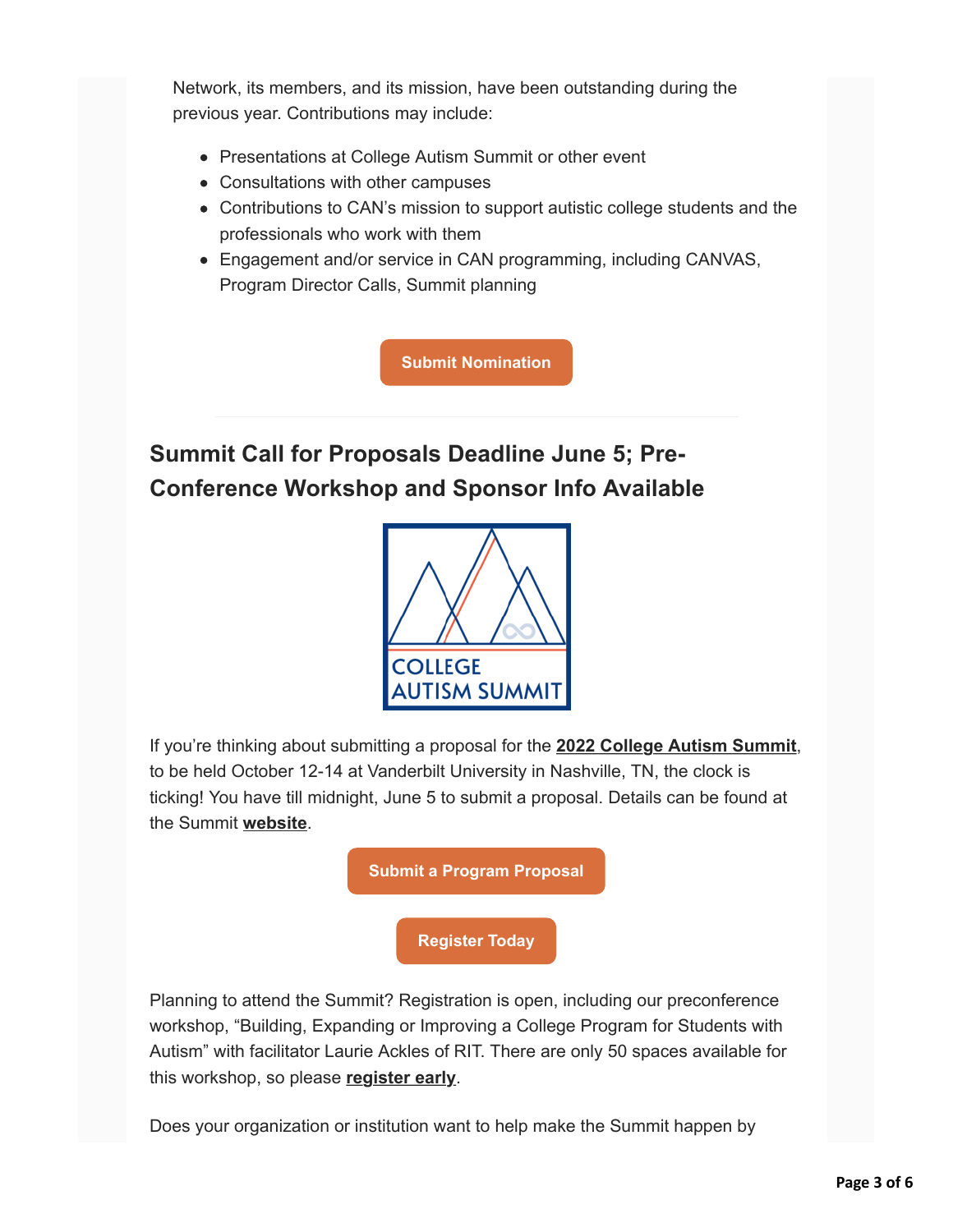sponsoring a speaker, a session, a meal or a scholarship fund for attendees? Sponsors get attention and a lot of love from attendees and access to those attendees to share information and services. We have three sponsorship levels: Gold (\$5000), Silver (\$2500) and Bronze (\$1000). Learn more about being a Summit sponsor **[here](https://chlcj04.na1.hubspotlinks.com/Ctc/I5+113/cHlcj04/VVTnV05tYrKNW6gGGwh3VB5JrW178YCN4KR6wgN1FQ0tB3lScGV1-WJV7CgQmBW8Cw54z2sQnfnW48qf1P8LNydJW65zPQt3-qRWZW8bnXvf2mLg-bW95zqVt1CLbwdW63wqPg53xnZjVrW4mS8f0RTSW1jt23S8L22mfW7yfTjR4tws-MW5HkQ7L5QGSCTW7YYppT75QD4fW3hG2R05kL-tNW7p1sff1bCf4HW2ncJWL7vtphJW7HTwJ475KLVzW4xzDTp5B1pMlW8dLL_L3ND1bRW827l3s1_0f0jW5x3JJy3XByymW8DL3LD34MD36W8fssYR6_Wz6NW6f70m96lZ2F6VMDW8G3hdKnWF4zJgfV11WhN6_j9T0CWzCbN6xwl_5f-HdxW2XRrx87RM0QHN2kfjpVJCWNX38-m1)** (look under "Sponsors and Exhibitors").

## **CANVAS Call Schedule for July**

We're taking the month of June off from our pursuit of research interest and excellence and will be back in July. Mark your calendars for this international take on the autistic student experience.

**Presentation Date:** Thurs, July 21 at 12pm ET **[Meeting Link: https://ncsu.zoom.us/j/94161179279?](https://chlcj04.na1.hubspotlinks.com/Ctc/I5+113/cHlcj04/VVTnV05tYrKNW6gGGwh3VB5JrW178YCN4KR6wgN1FQ0th3lScmV1-WJV7CgNm8W2WzPPM8KDV5_W9cGHYn8QGJlPVmTrdS5Fy7bsW3sLy4x4bd1HbW7HfS3t7_ZSQrVsjyp95cJvNlW4b-2-w5nyB0_W31Grm71j63J1W6ZKcKp4sVF-TW45p_Vz69Q6Z_N9f_xMc27tKhW7_zQVS1D6qQlW2ZFvTX1R8WtRW2-dV2B1hmHvKW4DXnl15H9PmVN8nKVbPNBgy0W2KWGt56TvQn9W3Rb6SS1p7B5zV_bMXm604PW2W64Cvrz7gLRQ1W1_HfRX4pW813W3Y--VR6LRs56W1vrh4V3NS-Q_W7vYz8N8HyW0LW6CGb6Q3_BM6rW7c_7z38qNvyV3fzq1) pwd=MXZGVFROWmNsbkRscWVtYStXSFludz09 Meeting Agenda: [Please sign up to attend here](https://chlcj04.na1.hubspotlinks.com/Ctc/I5+113/cHlcj04/VVTnV05tYrKNW6gGGwh3VB5JrW178YCN4KR6wgN1FQ0tB3lScGV1-WJV7CgLjrVCcXWS7mBfjDW6LghhR90sD3XW2qfnkD5z7nMRW6rrkvB7H6_jhW17Kp1L61gQKqW23699s6SP93GW6PG89M3djzQxW7ZmtZm1qLznLW8MzXrF6sSgKvW7BD9-J14Wmz9W81j0wP1KqmHfW3WHk4P4KLcDrW8s3X656JmckCW8DJz7J69B5CmW6jcQmn4yx9pBW4cTm5y3K17wdW1jR5JR46yFcyW2PV6168LHlzsW4LtKw518gnQyW59g6bg4rP7XtW43jTmx5NrNqBW5b4y_c8QjY-wW5hd9q71lTLP1W7HG6SN2_FQwyW4wz4Sf987ngrW44MfCx5TWQmCW515CBJ2r53zvW7C_GZ_5_GQCw376X1) Presenter:** Dr. Theo C. Bakker (Vrije Universiteit Amsterdam) **Presentation Title:** Study Progression and Success of Autistic Students in Higher Education, A Longitudinal, Propensity Score-Weighted Population Study



**Presentation Description:** In this PhD thesis, I aimed to improve understanding of the study progression and success of autistic students in higher education by comparing them to students with other disabilities and students without disabilities. I studied their background and enrollment characteristics, whether barriers in progression existed, how and when possible barriers manifested themselves in their student journey, and how institutions should address these issues. I found autistic students to be different from their peers but not worse as expected based on existing findings. I expect I counterbalanced differences because I studied a large data set spanning seven cohorts and performed propensity score weighting.

**[Sign Up to Attend](https://chlcj04.na1.hubspotlinks.com/Ctc/I5+113/cHlcj04/VVTnV05tYrKNW6gGGwh3VB5JrW178YCN4KR6wgN1FQ0tB3lScGV1-WJV7CgLr8W1crqmd4SvYdxN3ZNNx1hNG4mN5hXgxNJksNtW8RbWds3vfxWBW5DY7SZ5p2FvVW2WSZ8r8JnCFkW463C1Y1yR91wVBs-YJ1TvsCWW5WBXJG7GJ7H1W377Skr1l4_05N4vV60slCq0nW1wj7GH8NYp4XW2ddXD13T3zZLW32JHjT1DTDZ8W4Vkf3_8gDXqBW9cHWbp5THKPcW4DNksK6dFrNyN4yGLQVlVfDgW8_ywL92-JjV0W6PhFTV57wxZ1N2K5RcQV9BKgW1xjxXR437kPkW91jWNd6LczWcD8JStwHXwGMh7K63-ln0HW3r-0zt8pw33gW3lg0jh1Mwx78W3h1JsY323njk37RC1)**

## **Autistic Graduates in the News**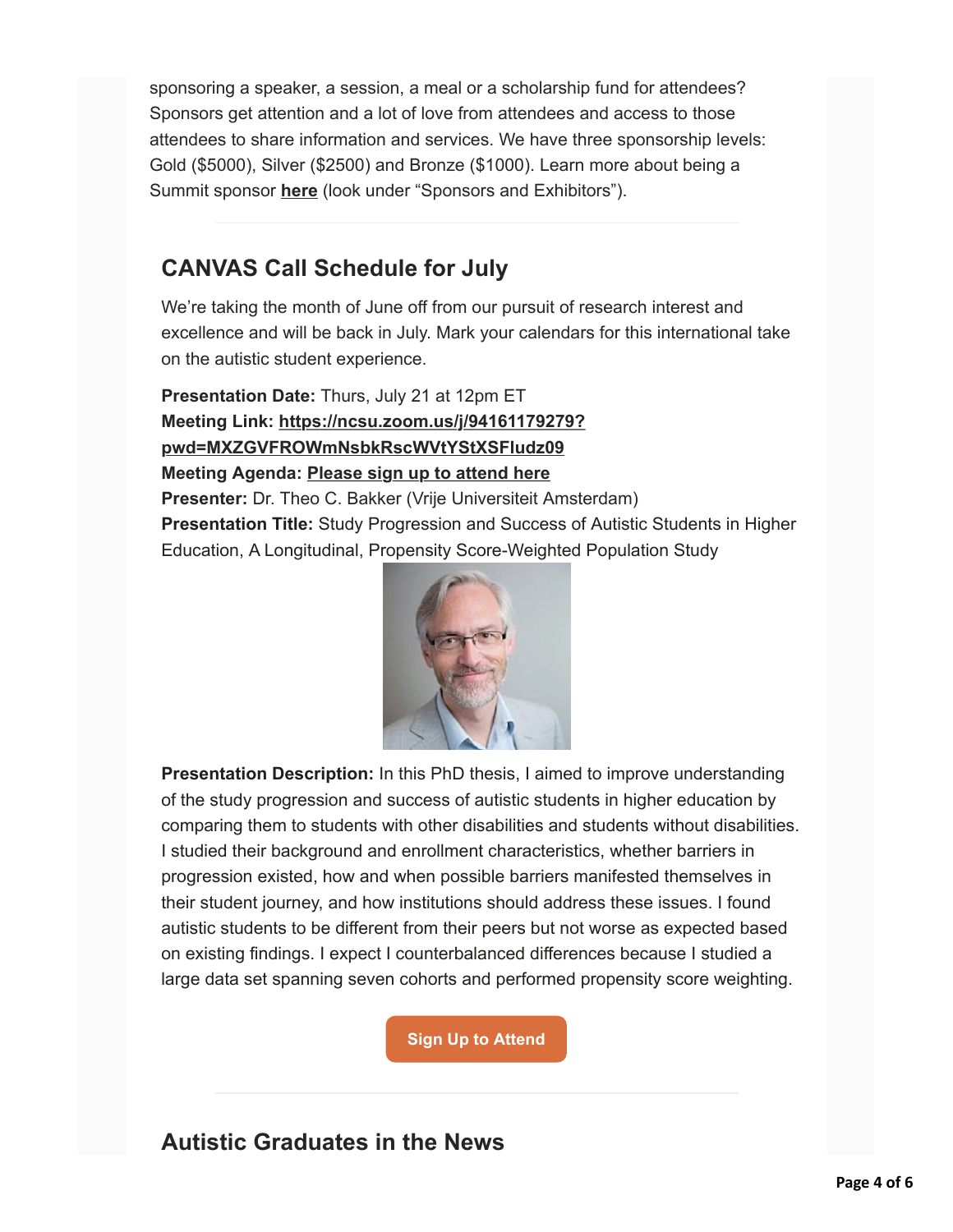Recent graduate Elizabeth Bonker, a nonspeaking autistic student, received much attention and well-deserved accolades for being the commencement speaker at Rollins College (FL). Elizabeth's achievement of being named the valedictorian of her class makes clear the potential for autistic students



who are fortunate enough to find themselves at institutions where they are encouraged and supported. The press coverage of Elizabeth is heartening, but she is one of *many* outstanding students graduating this spring who have overcome similar challenges. For example, Bristol Community College shared this about its own salutatorian, Kevin England, of Wareham, MA in its coverage of commencement hoopla:



"Kevin attributes his success to the support of his family, friends and Bristol faculty who have helped him to persevere past his challenges and become a voice for others with autism spectrum disorder (ASD). In high school, Kevin was a member of

the National Honor Society, received the Principal's Award and earned all A grades as one of the top 10 in his class. While studying at Bristol, Kevin also excelled academically and was inducted into Phi Theta Kappa, the international honor society of two-year colleges, for students with grade point averages of 3.5 or higher. In addition, he serves his community as a volunteer in the CARE program at Wareham Middle School, regional food drives and raising money for UNICEF. To achieve his academic and career goals at Bristol, Kevin utilized the college's Tutoring and Academic Support Center and worked closely with the college's Office of Disability Services on individualized support services and accommodations that worked best for him. This fall, Kevin will continue his education in communications at Bridgewater State University, with the goal of pursuing a career in the social media or multimedia field."

We extend warm congratulations to the thousands of autistic and neurodivergent